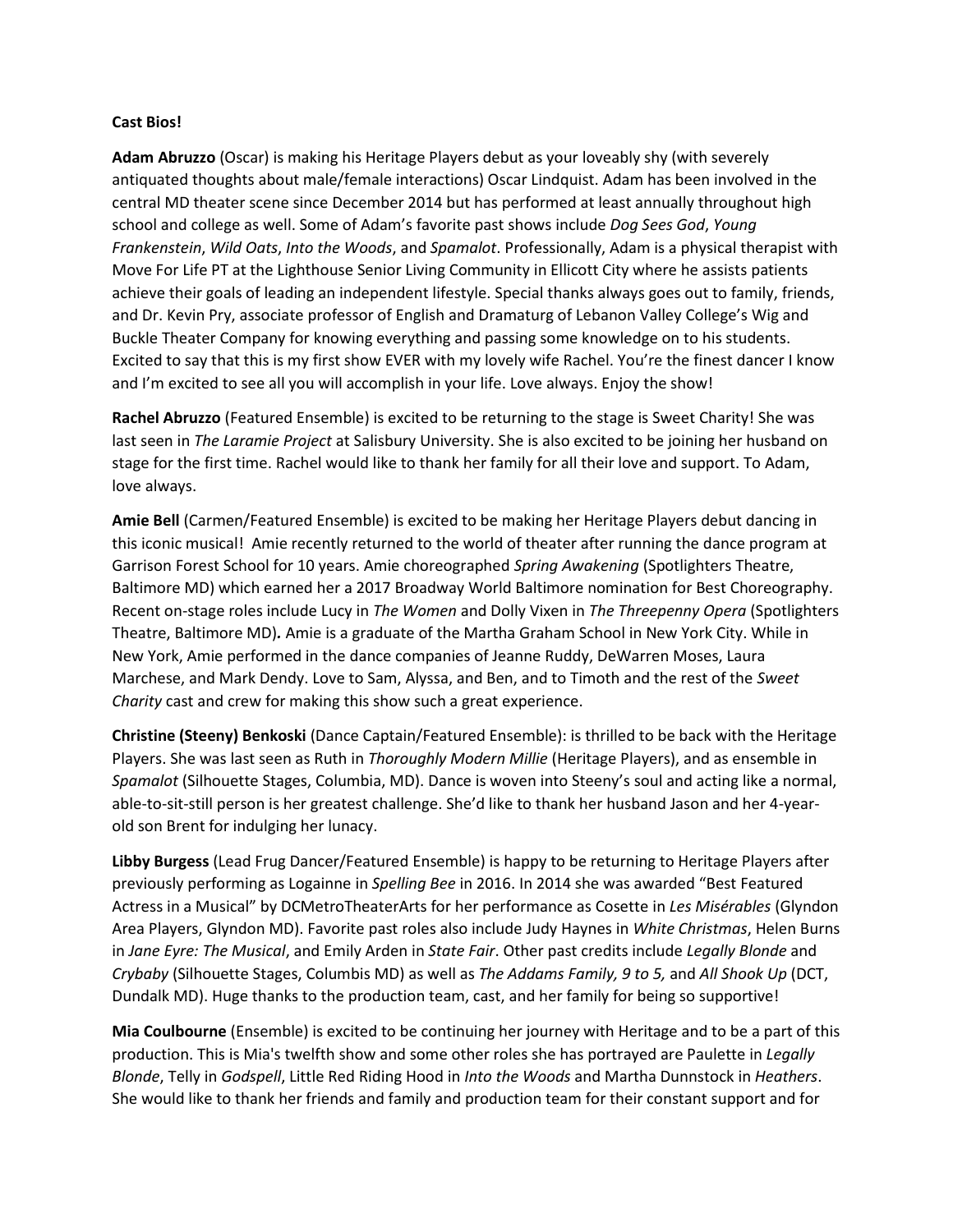always picking her up when she is down: through their humor and love she will always be at peace, she wouldn't trade them for the world.

**Daniel Douek** (Vittorio Vidal). He is thrilled to be back at the Heritage Players! He has appeared in numerous shows and musicals and directed shows like *Picasso at the Lapin Agile* and *Man of La Mancha.*  Favorite acting past credits are Tito Merelli in *Lend me a Tenor* (Heritage Players), Aldolpho in *The Drowsy Chaperone*, Franz in *The Producers*, Lord Capulet in *Romeo and Juliet*, Warwick in *Edward II,* Gary in *I Hate Hamlet* and Vasques in *Tis Pity She's a Whore*. Thanks to Timoth for this great opportunity to perform another Italian Divo with Heritage. I am loving this cast full of energy and talent. As always thanks to mi amor, mi vida Shealyn for supporting me!

**Johnny Dunkerly** (Ensemble) is joining Heritage Players for a second time. He was recently seen as the Bellboy in *Titanic: In Concert* (Heritage Players, Catonsville MD), a Whiffle in *Cry-Baby* and Carlos in *Legally Blonde: The Musical* (Silhouette Stages, Columbia MD). Currently, he attends Anne Arundel Community College where he is pursuing a degree in Visual Arts. In his free time, he loves to be with his precious dog and cat, as well as hang out with his family and friends. Nearly every Sunday, he sings on the worship team at his church. He would like to thank his parents, sister, and friends for their never ending support.

**Angel Duque** (Ensemble) is beyond grateful to debut at Heritage Players in this show. Angel's past roles include Pinocchio in *Shrek: The Musical* and Bert Healy in *Annie* (Charm City Players, Baltimore MD), and Marty Jackson in *The Full Monty* (Annapolis Summer Garden Theatre, Annapolis MD). Angel also took part in the Silhouette Stages' 2018 Winter Cabaret (Columbia, MD).

**Apollo Duque** (New York Canine Citizen) comes in wagging his tail for his debut on stage! He wouldn't trade this experience for any number of treats, especially since he receives plenty of them backstage. Apollo would like to thank the production team for this opportunity, and the rest of the cast for all the head scratches and belly rubs.

**Ashley Gerhardt** (Nickie) is happy to be back at Heritage after last being seen as Christine in the comedy *Rumors*. Ashley has been performing in professional and community theatre for almost 40 years. Some of her favorite roles include: Elizabeth Benning in *Young Frankenstein*, Annie Oakley in *Annie Get Your Gun*, Ilona Ritter in *She Loves Me* and Peter in *Peter Pan*. Ashley is a 10 year Breast Cancer Survivor & would not be here today without the love, courage & support from her family and friends. Ashley is thrilled to perform alongside her husband, Jim who plays Herman. I love you Mr. Lobster!!

**Jim Gerhardt** (Herman) is excited to be back on stage at Heritage alongside so many talented people who can dance (himself not included in that particular group!). He was last seen here at Heritage as Joe Hardy in *Damn Yankees* in 2015. Some favorite past credits include Judas in J*esus Christ Superstar*, J. P. Finch in *How to Succee In Business*, Joseph in *Joseph...Dreamcoat*, Albert in *Bye Bye Birdie*, and Cinderella's Prince in *Into the Woods*. Many thanks to Timoth, Mari, and the rest of the production team for the opportunity. He sends all his love to his amazingly talented wife, Ashley, who is playing Nickie.

**Aaron Harnamji** (Ensemble) is making his Baltimore area theatrical debut. Aaron recently moved north from Ft Lauderdale and has settled down locally. You may have seen his alter ego Curry Ann Durr tearing up the local Drag stages. Curry brings a heavy helping of Indian Goddess with a splash of Brittney Spears.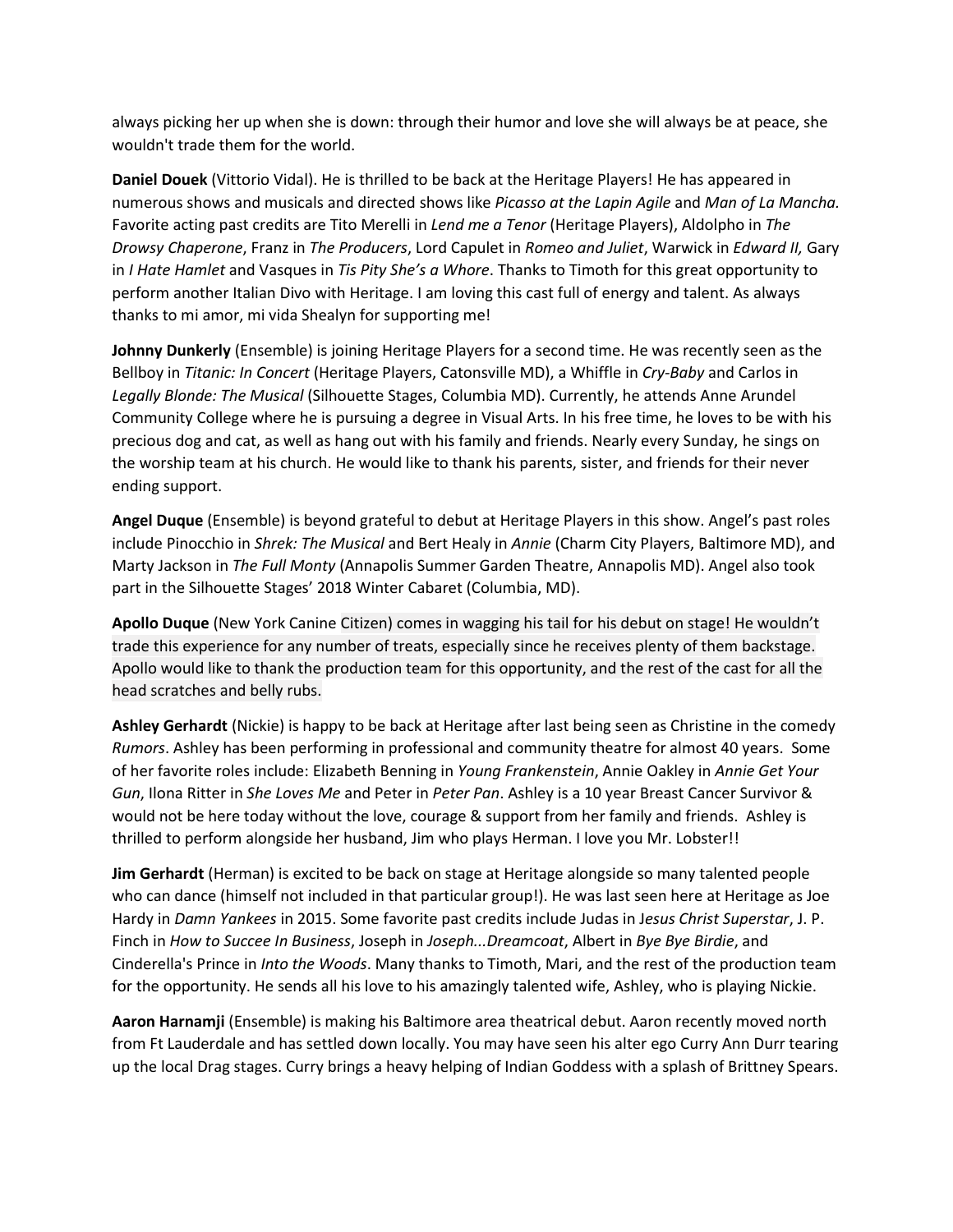**Megan Mostow** (Helene) is excited to be back with the Heritage Players after her Baltimore area debut as Gertrude McFuzz in *Seussical the Musical* last summer. Other favorite roles include Susan in Stephen Sondheim's *Company* (Just Off Broadway, Baltimore MD), the Fairy Godmother in *Shrek the Musical*  (Rockville Musical Theatre, Rockville MD), and Holly in *The Wedding Singer* (Damascus Theatre Company, Damascus MD). She would like to thank her friends and family for their constant support, and understanding of the "I can't, I have rehearsal" lifestyle that she just can't seem to stay away from.

**Kelly Rardon** (Featured Ensemble) is delighted return to Heritage Players after appearing as Kate Mullins in this season's production of *Titanic: In Concert*. Favorite past roles include Mary Aldin in *Towards Zero*  (Cockpit, Essex MD), Louise/Eve in *Ruthless!* (DCT, Dundalk MD), Gloria in *Thoroughly Modern Millie* (Cockpit), Ann Collier in *The 1940s Radio Hour* (Silhouette Stages, Columbia MD), Marian Paroo in *The Music Man* (Reisterstown Theater Project, Reisterstown MD), Philia in *A Funny Thing Happened On the Way to the Forum* (Phoenix Festival Theater, Bel Air MD), and Mrs. Andersen in *A Little Night Music* (CBT, now Millburn Stone Theater, North East MD). Kelly plays with words for a living, is a singer by night, and talks entirely too much about her cat in between. Extra hugs and kisses go to her best friend Mari, who always lets Kelly sing the high notes.

**Kamryn Polastre Scott** (Ensemble) is thrilled to appear for the first time at Heritage Players. During high school, he has appeared on *Disney Medley* as Sebastian the Crab *and The Monster in my Closet* as the Maury the Monster. Kamryn has been in *The Mikato* as Pish-Tush, *Spring Awakening* as Georg*, The Producers* as The Stormtrooper, and a few ensemble roles during his time at Goucher College for his Bachelor's in Psychology. This is his first time appearing in a show after 3 years. Kamryn has been musically trained in Opera for 4 years and trained in the art of twerking for all of his life.

**Katherine Sheldon** (Charity) **-** Katie is thrilled to be back on stage after a 2 and 1/2 year hiatus. Previously seen at Heritage Players as Lola in *Damn Yankees,* Katie is thrilled to be playing another Gwen Verdon role*!* Past favorite roles include Mary Poppins in *Mary Poppins,* Velma Kelly in *Chicago,* Kristine in *A Chorus Line,* Bonnie in *Anything Goes*, Rose Alvarez in *Bye Bye Birdie*, Nellie Forebush in *South Pacific* and Mother in *Ragtime*. Huge thanks to Timoth and crew for the chance to play such a dream role! To John and Sam: thanks for eating leftovers the past few months and running lines with me.

**Angela Stein** (Featured Ensemble) is a sixteen-year veteran of the Heritage Players, and was last seen on the HP stage as Miss Flannery/Pearl Lady in *Thoroughly Modern Millie*. She has stage managed and appeared in many HP productions, and also serves on the company's Board of Directors. Her favorite roles include: Valentine in *Mary Poppins* (September Song, Westminster MD), Bambi in *Curtains* (Silhouette Stages, Columbia MD)*,* Chastity in *Anything Goes* (Heritage Players), and Rosie in *Cabaret* (CCBC Catonsville Barnstormers). Angie also stage manages and choreographs for the Vagabond Players, performs with Kinetics Dance Company, and is a Licensed Massage Therapist. She would like to thank the cast and crew for a wonderful experience and her friends, family and husband Eric for their love and support throughout this and every endeavor.

**Maxine Stitzer-Hodge (Ensemble)** is excited to be part of the Sweet Charity cast. A newcomer to the performance world, she participates in the Showtime Singers Chorus of Howard County, Senior Star Showcase at CCBC Essex and the Paint and Powder Club annual fundraiser variety shows. Community theater enriches us all and it's great fun to be a player as well as a patron. A salute to my friends and family and to the Heritage players who have been most welcoming.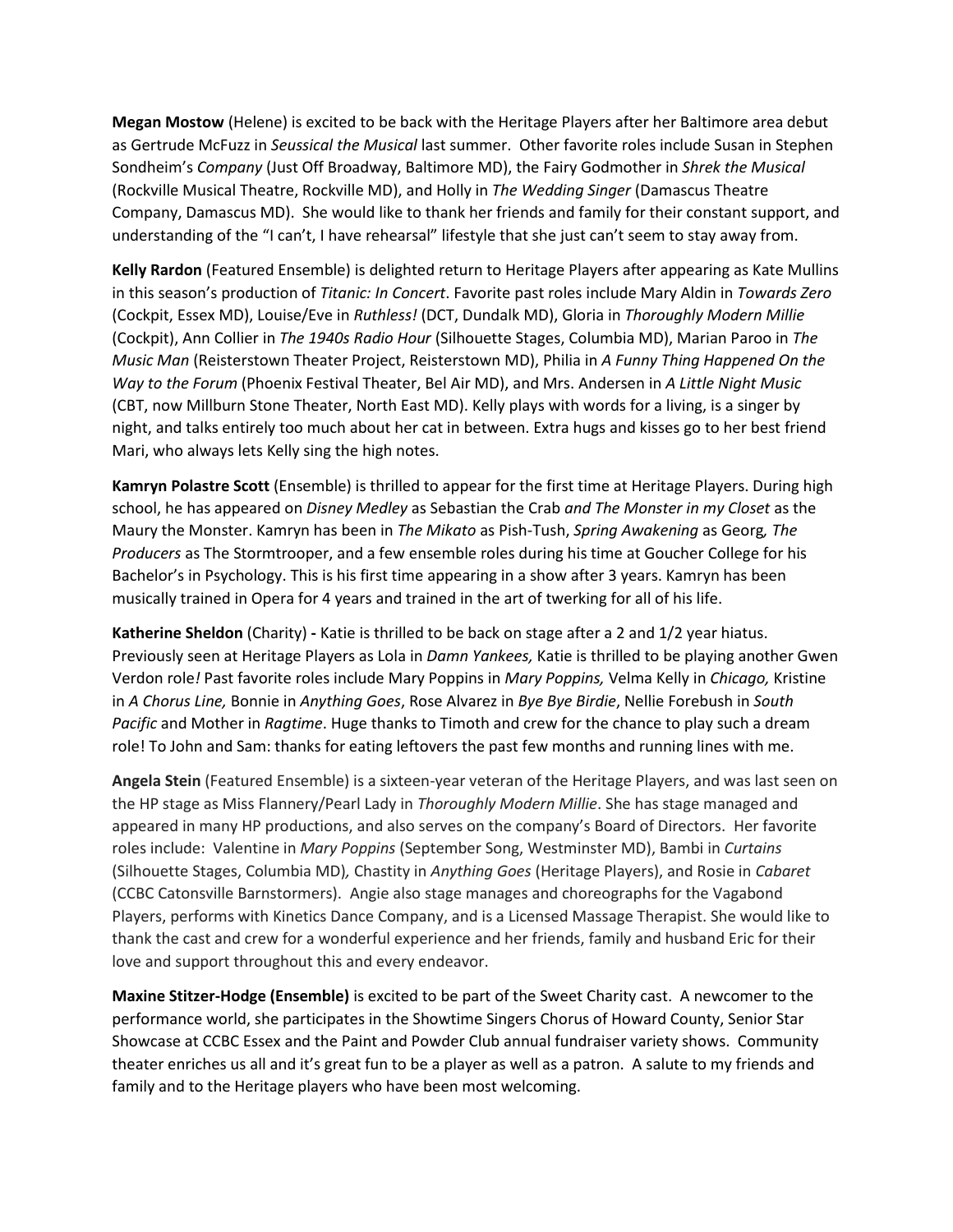**Jose Reyes Teneza** (Ensemble) is ecstatic to appear once again at Heritage Players after a near two year hiatus from performing. Jose's favorite roles include Dr. Lyman in *Bus Stop,* Dale Harding in *One Flew Over the Cuckoo's Nest*, and Phantom in *Rocky Horror Show* (Spotlighters, Baltimore MD) and Bun Foo in *Thoroughly Modern Millie* (Heritage Players, Catonsville MD). Jose has also had the opportunity to follow in his dance idol Paula Abdul's footsteps and choreograph two musicals – *Altar Boyz* (Spotlighters, Baltimore MD) and *The 25th Annual Putnam County Spelling Bee* (Heritage Players, Catonsville, MD). Jose was also seen in seasons one and two of Landra V. Phillips' Chocolate City The Series, a YouTube web series. Jose feels blessed to be able to have theatre as a creative outlet and escape from his demanding job as a Baltimore City Public Defender. Special thanks to Scooter (his husband) for putting up with him and rehearsal schedules, Dan Snyder for igniting the performing bug, and Emily Biondi for being a constant inspiration to live life to the fullest.

**Anwar Thomas** (Daddy Brubeck) is beyond excited to make his debut with Heritage Players. No stranger to musical theater, he has been performing in Maryland for the past 20 years. Favorite roles include The Lion (replacement) *The Wiz*, and Booker T Washington in *Ragtime* (Toby's Dinner Theater, Columbia MD). Anwar would like to thank his wife Rachael Thomas for all her love and support. His mother Brenda for watching his two-year old son Camden, so Dada can attend rehearsal, much love. And to the best inlaws (Darcy and Jeff Scaringe) for their love and support. "I couldn't do this without any of them. The Rhythm of Life is A Powerful Beat."

**Rachel Weir** (Featured Ensemble) is ecstatic to appear once again at Heritage Players. Rachel's favorite roles include Irene Molloy in *Hello Dolly* (Liberty Showcase Theatre, Reisterstown, MD), Ulla in *The Producers* (Silhouette Stages, Columbia MD), and Rona in *The 25th Annual Putnam County Spelling Bee* (Heritage Players, Catonsville MD). Offstage Rachel is a long distance runner and homeschooling mom to four amazing boys. Special love and thanks to her favorite leading men; Caleb, Nicky, Jackson, and Ben.

**Jamie Williams** (Rosie/Featured Ensemble) is thrilled to make her Heritage Players debut. Jamie's past roles include Patty Simcox in *Grease* (Old Opera House, Charles Town, WV), Nancy Ralansky in *Do Black Patent Shoes Really Reflect Up?* (Old Opera House, Charles Town, WV), and ensemble in *Cry Baby* (Silhouette Stages, Columbia, MD). Jamie wants to extend love and thanks to her family for always traveling to fill seats at her shows. Jamie also wants to thank her fiancé, Joey, for sitting through countless Bob Fosse videos and supporting her love of performing.

**Bailey Wolf** (Ursula/Featured Ensemble) is quite pleased to appear in her second show with Heritage Players. You may have seen her recently perform as Lenora Frigid in *Crybaby the Musical* (Silhouette Stages, Columbia MD) or as a Bird Girl in *Seussical the Musical* here with Heritage. Other favorite roles include Daniela in *In the Heights* and Amneris in *Aida* (The Penn State Thespians, State College PA). An enormous shout out of appreciation to her parents, siblings, and friends for being in that audience for every show and giving all their encouragement and love.

## **Production Team Bios**

**Timoth David Copney** (Director/Choreographer) is delighted to make his debut with Heritage Players directing and choreographing *Sweet Charity*. Equity performances as a dancer include *Annie Get Your Gun, My Fair Lady, Music Man*, *Applause* and *Sophisticated Ladies*. Local chorography and/or directing credits include *The Wiz, Dreamgirls, Carousel, Ragtime, Guys & Dolls, Hello Dolly, Songs for a New*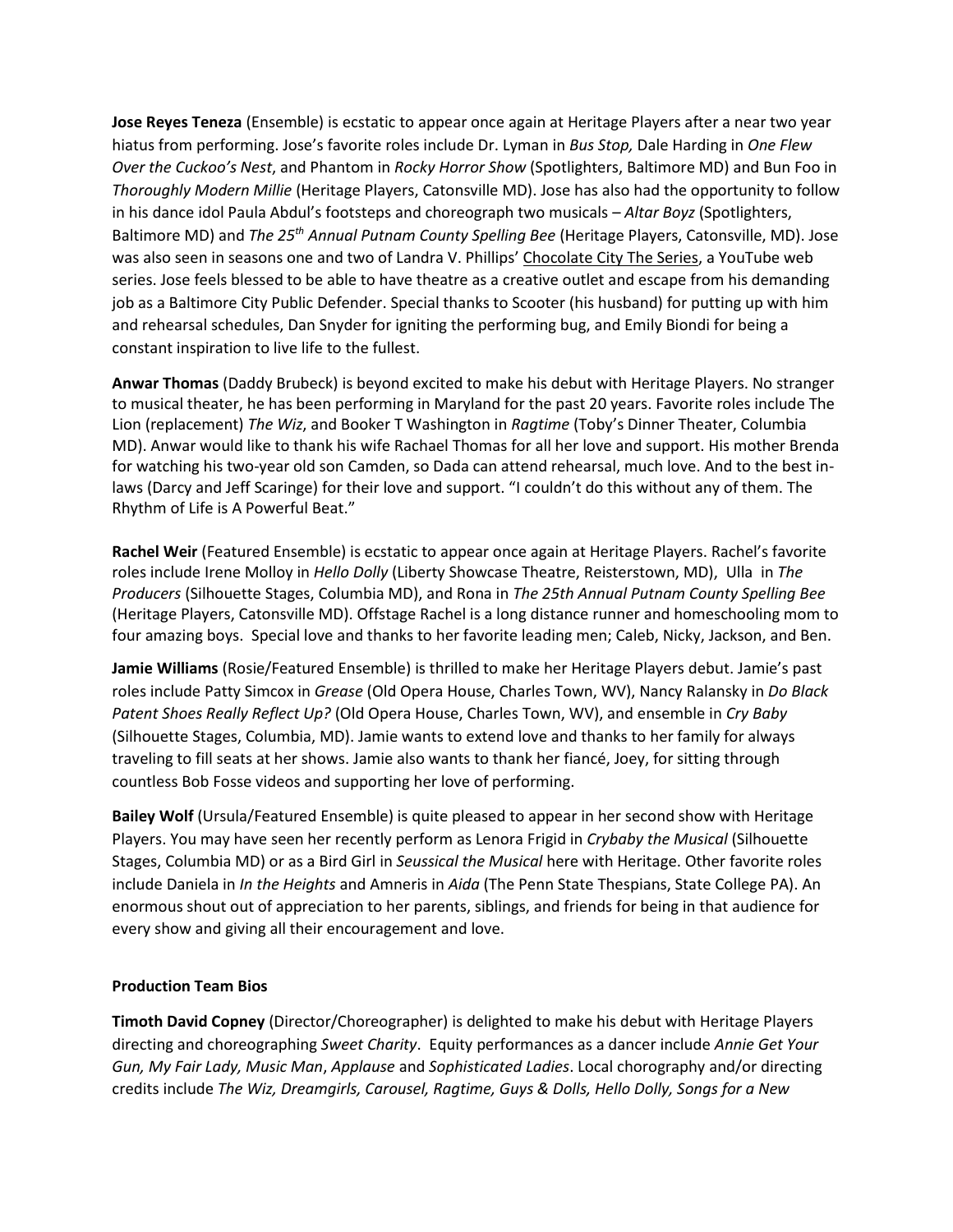*World, Annie, Drowsy Chaperone, Jacques Brell is Alive and Well and Living in Paris, Addams Family and Oliver*. A classically trained ballet dancer, he studied at The Alvin Ailey School, The Cincinnati Ballet, Ballet Jazz de Montreal and the Grande Ballet Canadienne. Favorite roles as an actor are Belize in *Angels in America*, Bobby in *A Chorus Line,* Henry in *Street Scene*, Walter in *Chess,* Andre in *Ain't Misbehavin',* for which he made the BroadwayWorld.com's list of 'Best Performances', The Wiz in *The Wiz,* and Judas in *Jesus Christ Superstar*. As a singer, he has performed in countless cabarets, specializing in what he calls 'The Big Broad Songbook'. He is a theatre columnist for MD Theatre Guide and the former Vice President of the Baltimore Theatre Alliance, was the Artistic Director of Liberty Showcase Theatre and is on the board of the Baltimore Playwrights Festival. He would like to thank his fantastic cast and crew, his incredibly patient husband and the viewing audience for supporting locally sourced theatre in Baltimore. Enjoy the show

**Lanoree Blake** (Assistant Costumer) is excited to be costuming once again with Heritage. Previous costuming credits include Into the Woods (Heritage Players) and She Kills Monsters (Spotlighters, Baltimore, MD), in which she also played Tilly. Lanoree thanks Andrew for bringing her in on another project, and Chik-Fil-A for making the post-rehearsal drive that much more bearable.

**Jim Gross** (Producer) is excited to produce his first show ever! It is an added bonus to have such a talented cast and production team who all worked very hard to make this show as amazing as it is. Last seen at Heritage as Horton in *Seussical the Musical*, Jim is currently the Vice President of the Board of Heritage Players. He will be directing the fantastic musical *Barnum* here in the fall of 2018. Love to Alexandra and Renee for their constant love and support.

**Darlene Harris** (Stage Manager) is making her second appearance as stage manager at the Heritage Players. Last season, she stage managed *Seussical*. Some other stage managing credits include *The Haunted House* (Roanoke College), *The Strange Case of Dr. Jekyll and Mr. Hyde* (RC) and *Mansions* (RC). Darlene has a degree from Roanoke College in Theatre Arts. When not working backstage, Darlene can be found onstage performing, which she enjoys equally. She would like to thank the cast and crew for their hard work and dedication, Timoth for the opportunity to work with him on his production team, and her family and friends for all of their unending support.

**Amy E. Haynes** (Producer) is thrilled to return to the Heritage Players "back"stage after directing *Seussical* last summer. She recently began her term as Secretary of Heritage's Board of Directors, after serving as Historian for several years. Most recently, Amy was seen as Kate McGowan/Mrs. Widener in Heritage's production of *Titanic in Concert* and as Pepper Walker in *Crybaby the Musical* (Silhouette Stages, Columbia MD). This summer, Amy will be tackling the role of Aunt Sponge in *James and the Giant Peach* here at Heritage. Favorite roles include Sister Mary Patrick in *Sister Act* (Toby's Dinner Theatre, Columbia MD), Tracy Turnblad in *Hairspray* (purple light theatre company, Baltimore MD), Kate Monster in *Avenue Q* (Phoenix Festival Theatre, Bel Air MD), and Princess Winnifred in *Once Upon a Mattress* (Miracle Players, Woodlawn MD). Amy would like to thank her incredible family, amazing friends, and Casey for all of their love and support. A final heartfelt thank you to the "Sweet Charity" cast and production team for working so hard and making this so much fun. Enjoy the show!

**Mari Hill** (Music Director and Reed 1) is excited to join Heritage Players as a Music Director for the first time! She is an aerospace engineer by day and musician by night. She is usually heard playing flute, clarinet, and saxophone in pit orchestras from Bowie to Reisterstown. Her past shows include *Secret Garden* (Memorial Players), *Titanic* (Heritage Players),*Shrek* (Charm City Players), *Sister Act* (Cockpit in